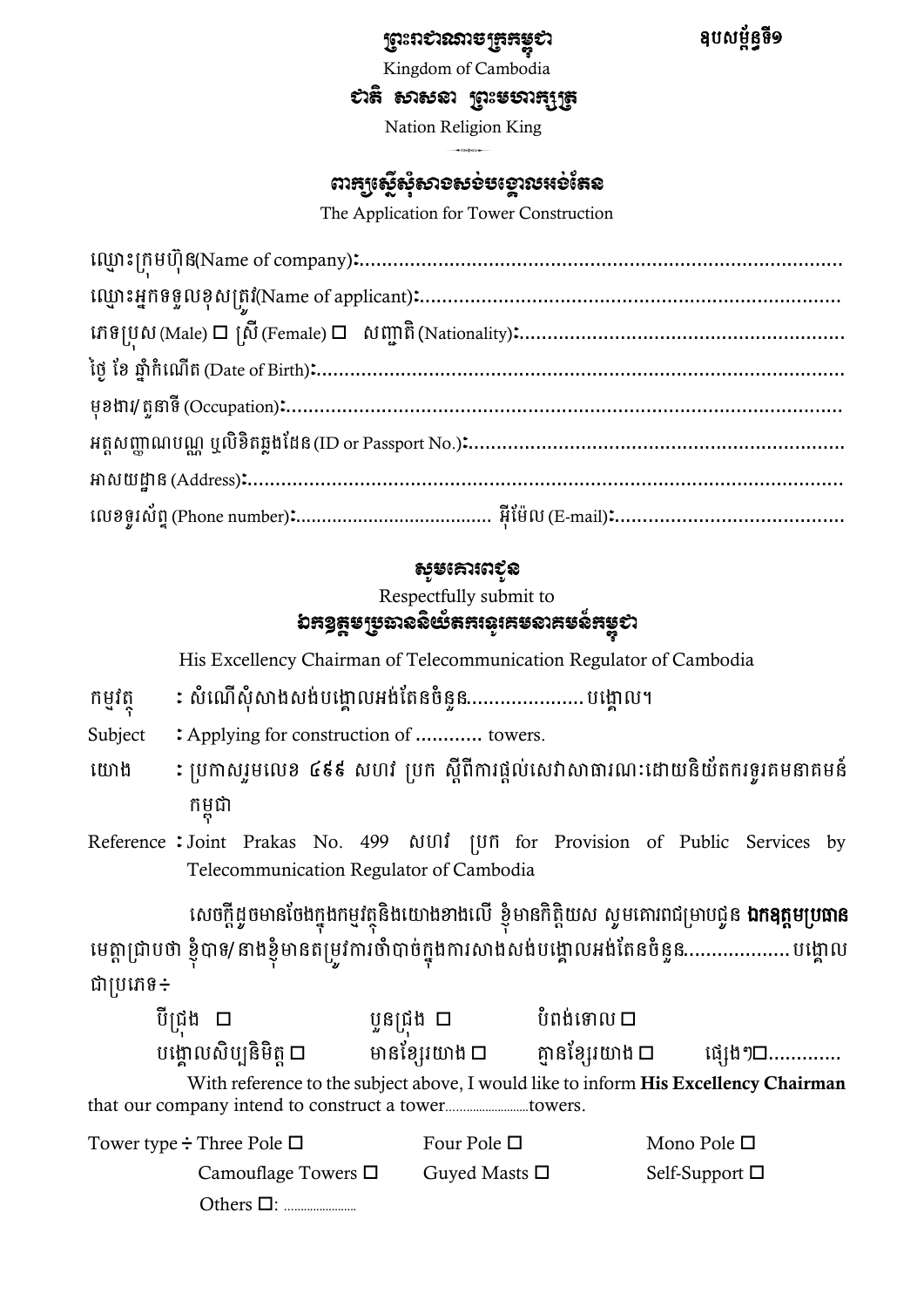# ខ្ញុំសូមធានាអះអាងៈ

I assure that:

- រាល់ព្័រ៌មានោាំងអ្ស់ខែលរាំឈព្ញនិងភ្ជា រ់ជូនរនុងពារយឈសនើស៊ុាំឈនោះ ព្ិរនិងក្រឹមក្រូវ។ All information in the application and attached documents are truly correct.
- ពារយឈសនើស៊ុាំក្រូវបានឈ្វើឈ ើងរនុងខែនសមរថរិចចររស់អ្នរឈសនើស៊ុាំ The application was made within the applicant's authorization.
- $\Box$  បានផ្តល់ឯកសារពាក់ព័ន្ធនិងគោរពតាមរាល់លក្ខខណ្ឌដូចមានកំណត់ក្នុង« សេចក្តីណែនាំស្តីពីការ

ស្នើសុំលិខិតអនុញ្ញាតសាងសង់បង្គោលអង់តែន»

Provided relevant documents and complied with all conditions set out in "Guideline on Applying for Certificate of tower construction."

□ គ្រឿងសម្ភារបរិក្ខារទូរគមនាគមន៍និងគ្រឿងសម្ភារវិទ្យុគមនាគមន៍ ដែលបំពាក់លើបង្គោលអង់តែន មានវិញ្ញាបនបត្រទទួលស្គាល់យថាប្រភេទនិង/ឬអាជ្ញាបណ្ណប្រេ្វកង់ស៍វិទ្យុពីន.ទ.ក.

Telecommunication equipment and Radio communication equipment installed at the base station have been type approved and/or licensed by TRC

 $\Box$  បង្គោលអង់តែន ដែលត្រវសាងសង់មានលទ្ធភាពគ្រប់គ្រាន់ដើម្បីចែករំលែកការប្រើប្រាស់គ្រឿងសម្ភារ បរិក្ខារយ៉ាងហោចណាស់ចំនួន០៣ប្រតិបត្តិករ ចំពោះបង្គោលអង់តែនសាងសង់លើដីនិងយ៉ាងហោច ណាស់ចំនួន០២ប្រតិបត្តិករ ចំពោះបង្គោលអង់តែនដែលសាងសង់លើអគារដែលមានស្រាប់។

The constructed tower shall be available for at least 03 operators to share and install equipment for towers constructed on land and at least 02 operators to share and install equipment for tower constructed on the existing building.

លេចក្តីដូចបានជម្រាបជូនខាងលើ ស្ងម**ឯកឧត្តមប្រធាន** មេត្តាពិនិត្យនិងសម្រេច ដោយសេចក្តី

## អនុគ្រោះបំផុត។

Therefore, may His Excellency Chairman review and decide by the most favourable. សូមឯកឧត្តមប្រធាន មេត្តាទទួលនូវការតោរពដ៍ខ្ទង់ខ្ពស់ អំពីខ្ញុំ។

Please accept, His Excellency Chairman, the assurances of my highest consideration.

ឈ្វើឈៅ.................ថ្ងៃទី..........ខខ...............ឆ្ន ាំ២០២.....

Phnom Penh, ....................... 20..

ហត្ថលេខានិងត្រាអ្នកស្នើសុំ Signature and Stamp of the Company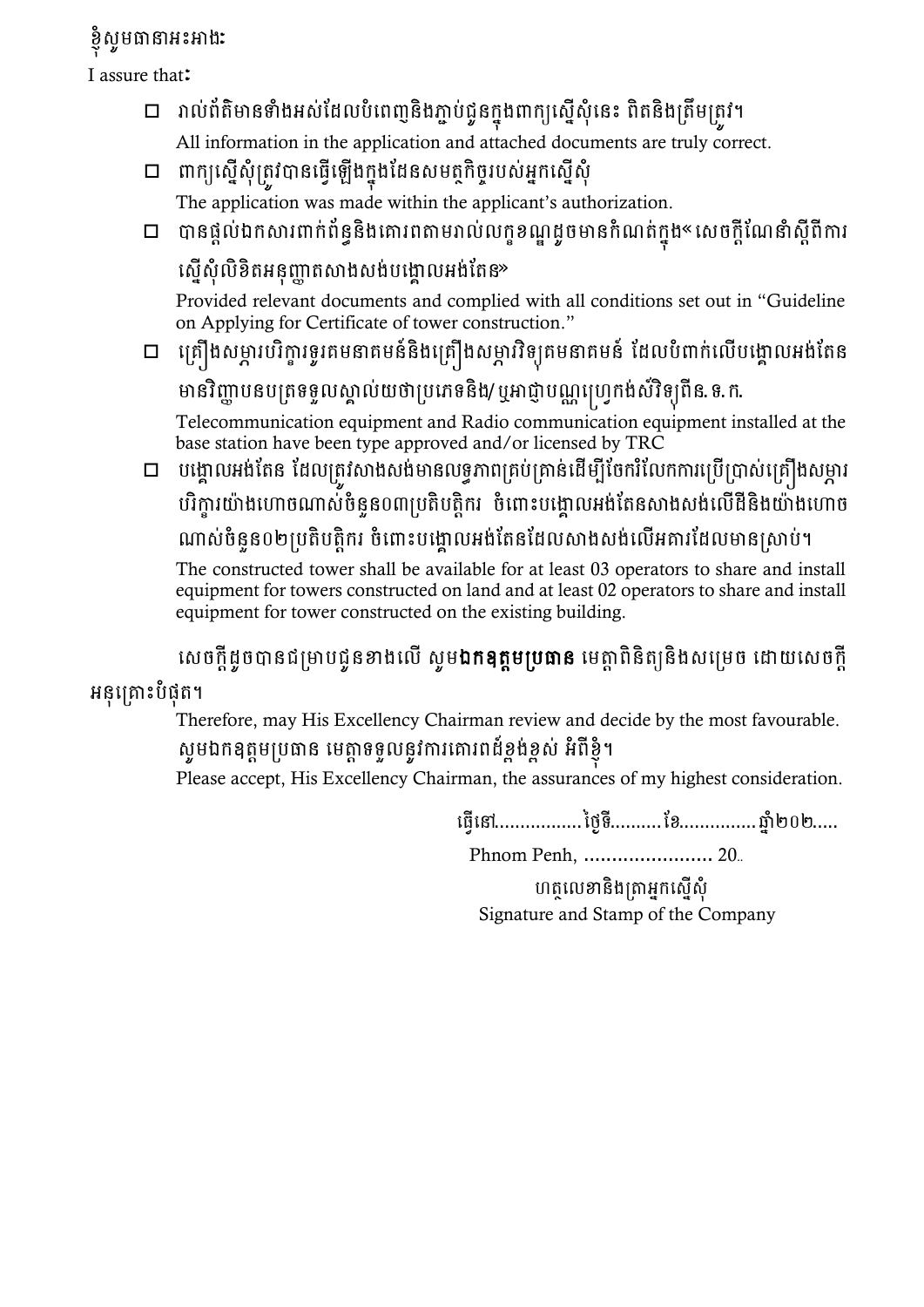## ឯកសារភ្ជាប់ $\colon$

| ១. អាជ្ញាបណ្ណប្រតិបត្តិការ                                                                                               | 09 ច្បាប់ |
|--------------------------------------------------------------------------------------------------------------------------|-----------|
| ២. សេចក្តីចម្លងបណ្ណប៉ាតង់ ដែលមានការបញ្ចាក់នីត្យានុកូលកម្មនៅច្រកចេញចូលតែមួយនៃរដ្ឋបាលថ្នាក់ក្រោមជាតិ                       |           |
| ឬមន្ទីរសារការី                                                                                                           | 09 ច្បាប់ |
| ៣. ស្ថានភាពទីតាំងបង្គោលអង់តែន                                                                                            | 09 ច្បាប់ |
| ៤. លក្ខណៈភិនភាគលម្អិតនិងគំនូសប្លង់លម្អិតនៃទីតាំងបង្គោលអង់តែនផ្លូវការ ដែលមានបញ្ជាក់ទម្ងន់ផ្ទុកសរុបរបស់អង់តែន              | 09 ច្បាប់ |
| ៥. កិច្ចសន្យាជ្ចលទីតាំងដែលមានការទទួលស្គាល់ពីអាជ្ញាធរមូលដ្ឋាន(ស្រក) ឬមន្ទីរសារការី ឬលិខិតអនុញ្ញាតរបស់រដ្ឋបាលរាជធានី/ខេត្ត |           |
| ចំពោះទីតាំងសាធារណៈដែលគ្រប់គ្រងដោយរដ្ឋបាលថ្នាក់ក្រោមជាតិ                                                                  | 09 ច្បាប់ |
| ៦. តារាងលម្អិតគ្រឿងសម្ភារបរិក្ខារទូរគមនាគមន៍និងគ្រឿងសម្ភារបរិក្ខារវិទ្យុគមនាគម៍ដែលត្រូវបំពាក់នៅស្ថានីយ                   |           |
| និងលើបង្គោលអង់តែន                                                                                                        | 09 ច្បាប់ |
| ៧. សេចក្តីចម្លងអត្តសញ្ញាណបណ្ណ (សញ្ជាតិខ្មែរ)ឬលិខិតឆ្លងដែន (សញ្ជាតិបរទេស) ដែលមានការបញ្ចាក់នីត្យានុក្ចូលកម្ម               |           |
| នៅច្រកចេញចូលតែមួយនៃរដ្ឋបាលថ្នាក់ក្រោមជាតិ ឬមន្ទីរសារការី                                                                 | 09 ច្បាប់ |
| ៨. លិខិតផ្ទេរសិទ្ធិដែលមានការទទួលស្គាល់ (មន្ទីរសារការី) ក្នុងករណីអ្នកតំណាងមិនជាតំណាងពេញសិទ្ធិ                             | 09 ច្បាប់ |

### Attached documents:

| 1. A copy of Operation license                                                                                              | 01 Copy |
|-----------------------------------------------------------------------------------------------------------------------------|---------|
| 2. A copy of Patent Tax legalized at One Window Service office of sub-national                                              |         |
| administrations or notary public office.                                                                                    | 01 Copy |
| 3. Tower Location Status                                                                                                    | 01 Copy |
| 4. An official drawing and detail of Towers specification which include the maximum loading capacity                        | 01 Copy |
| 5. Leasing Agreement legalized by local authority (District level) or by notary public office or a permit issued by Capital |         |
| or provincial administrations for location under the authorization of sub-national administrations.                         | 01 Copy |
| 6. A detailed list of Telecommunication equipment and Radio communication equipment to be installed at the base station     | 01 Copy |
| 7. A copy of Identity Card (Cambodian) or Passport (Foreigner) legalized at One Window Service                              |         |
| office of sub-national administrations or notary public office                                                              | 01 Copy |
| 8. Power attorney notarized by notary public office                                                                         | 01 Copy |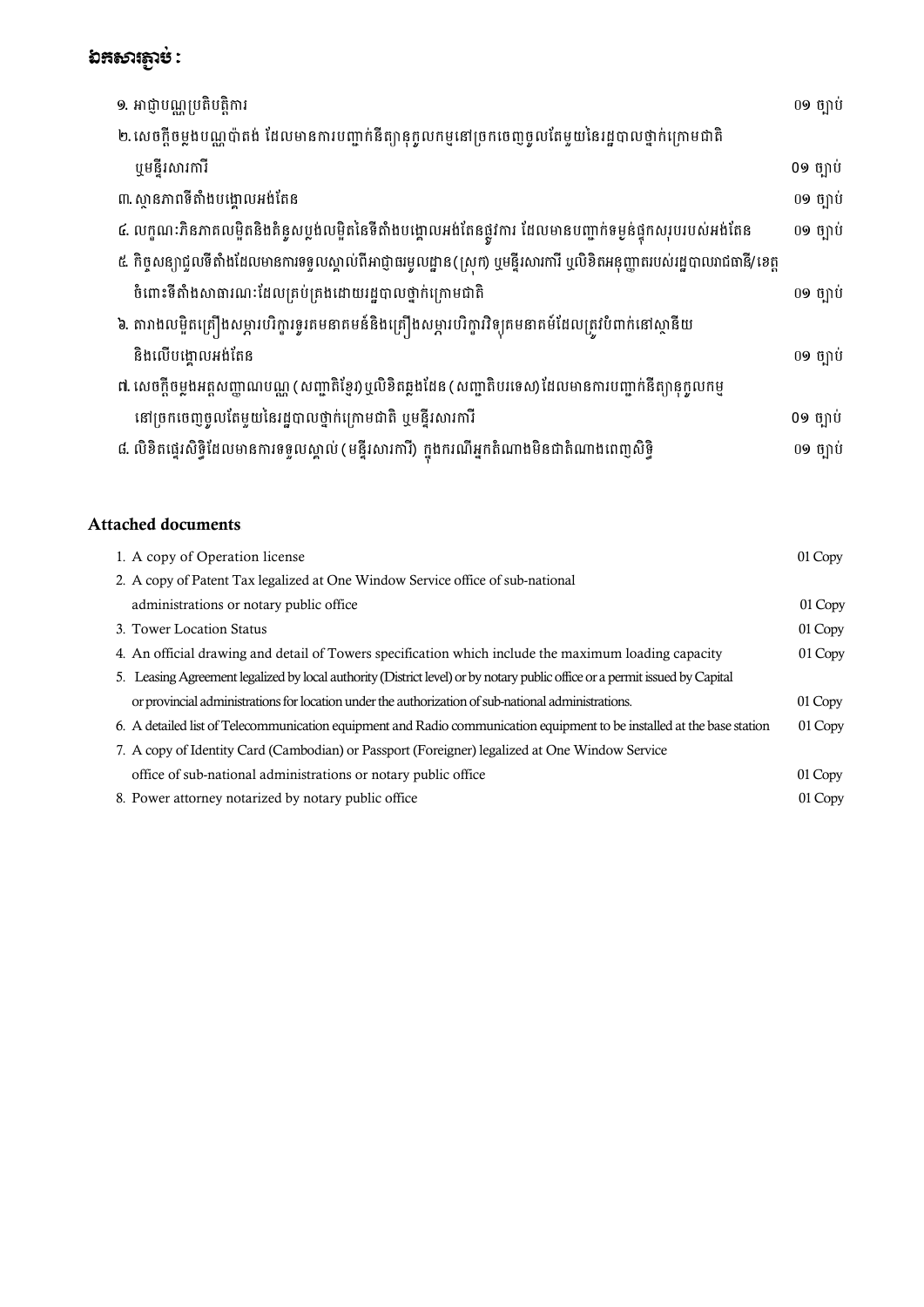## សានគាពន៌តាំ១មទោរបអទតែន

Tower Location Status

# ១. ប្រវត្តិក្រុមហ៊ុន÷

| - មុខងារ/ តូនាទី (Occupation):……………………………………………………………………………… |
|--------------------------------------------------------------|
|                                                              |
|                                                              |
|                                                              |

## ២. ទីតាំងដំឡើង÷

### **2. Construction Location**៖

- -អាសយដ្ឋានផ្ទះលេខ(HouseNo./BuildingNo)**:**...........ផ្លូវលេខ(Street)**:**.........ភ្ជូមិ(Village)**:**........ សងាា រ់/ឃ៊ុាំ(Khum/Sangkat)³............ខ ឌ /ក្សុរ(Khan/Srok).............................................. រាជធានី/ឈខរត(Capital/Province)....................................................
- រយៈទទឹង(Latitude)³ .....................(N) រយៈរឈណាដ យ(Longitude)³ ................................(E) ថ្នៃក្រឡាទីតាំង (Area)**:**................(ម៉<sup>២</sup>)/ (m<sup>2</sup>)
- ៣. សាងសង់នៅលើ÷ ដី $\square$  អគារ $\square$ 
	- − កម្មសិទ្ធិរបស់ក្រមហ៊ុនផ្ទាល់ □
	- ជួល ឈ្ម ោះអ្នរជួល..................អ្រតសញ្ជា រ ណ /លិខិរឆ្លងខែន ឈលខ.......................
	- ប្រភេទបង្គោលអង់តែន÷ បីជ្រុង  $\Box$  ឬនជ្រុង  $\Box$  បំពង់ទោល  $\Box$  បង្គោលសិប្បនិមិត្ត  $\Box$  មានខែ្សរយាង  $\Box$ ភ្នានខ្សែរយាង **ប** ផ្សេងៗ**ប**..............មានទីតាំង ស្ថិតលើដំបូលអគារ **ប** កម្ពស់បង្គោលអង់តែនពីផ្ទៃ អគារ...............ម៉ែត្រ,កម្ពស់អគារ.........(ម៉) ដំឡើងផ្ទាល់ដី □ កម្ពស់អង់តែនពីផ្ទៃដី........ ម៉ែត្រ។ ថ្មៃក្រឡាដីសាងសង់បង្គោលអង់តែនៈ..................................(ម៉<sup>២</sup>)
- 3. Construction type  $\div$  Land  $\square$  Building  $\square$ 
	- Company Asset
	- Leasing House owner's name...................ID /Passport No..............................
	- Tower type  $\div$  Three poles  $\square$  Four poles  $\square$  Mono pole  $\square$ Camouflage towers  $\square$  Guyed masts  $\square$  Self-support  $\square$

Others :....................

- Tower installation  $\div$  Roof top  $\square$  Tower height .......(m), Building height.............(m)